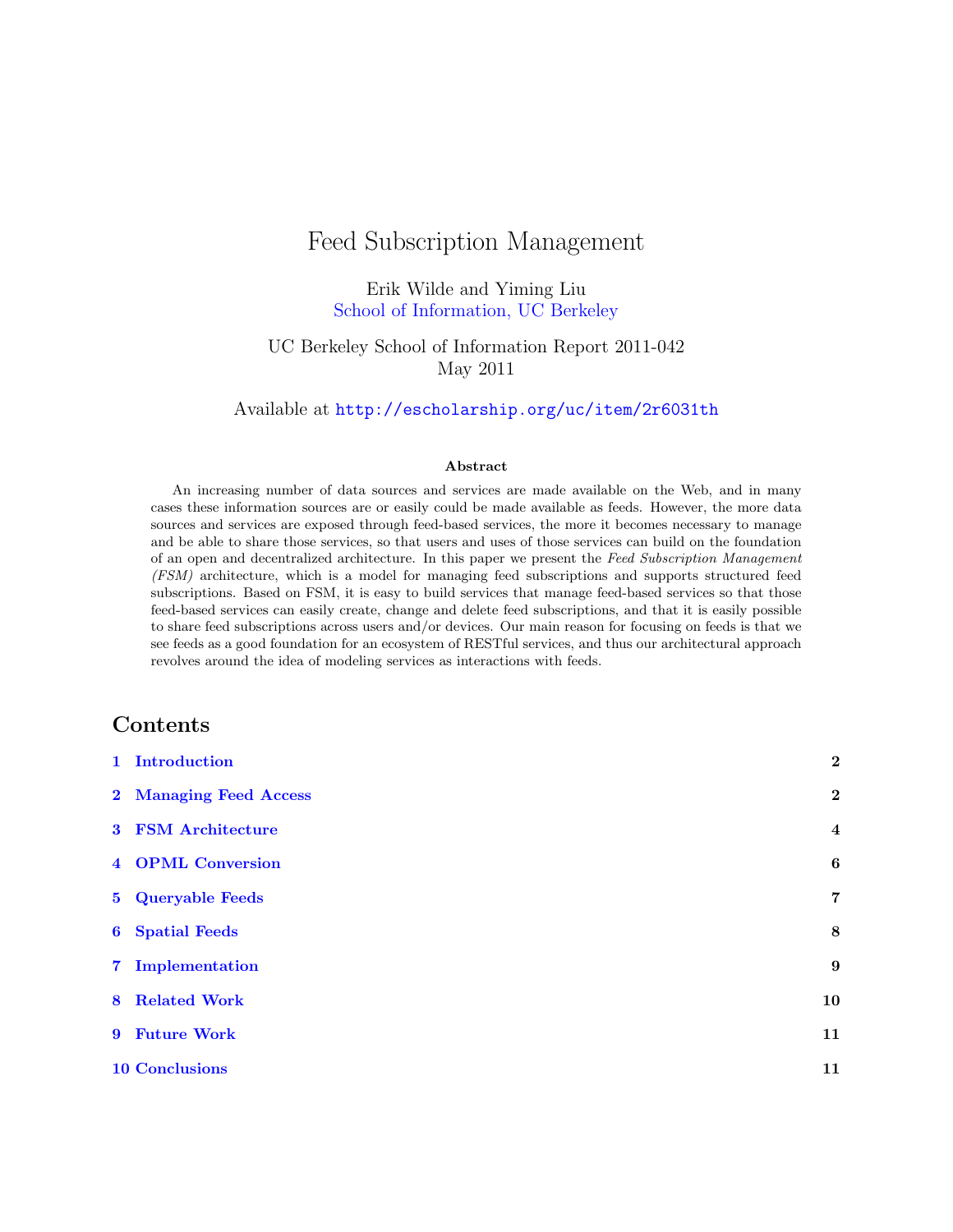# <span id="page-1-0"></span>1 Introduction

Nowadays, a growing number of web applications offer APIs and web services, as means to share data and interoperate with other services and devices. Moreover, many services now expose RESTful APIs, following a number of general design patterns. One popular set of implementation technologies for RESTful API design are feeds, with the most robust standard for them being Atom [\[1\]](#page-11-0). Atom has been extended by additional specifications for the read side of the service (for example introducing capabilities to expose paged feeds  $[2]$ ), and it also has been extended to cover services beyond read-only access with the Atom Publishing Protocol  $(AtomPub)$  [\[3\]](#page-11-0).

iTunes podcasts, for example, are enclosed audio files delivered as a service via feeds, albeit wrapped within the Apple iTunes client. Large web content management systems, like Wordpress or Blogger, offer full-featured read-write Web services for publishing, consuming, and managing content. In application areas such as the Web of Things [\[4\]](#page-11-0), a large number of sensors, appliances, and other everyday objects may emit data streams, made accessible on the Web as real-time data feeds. Generally speaking, any federated and decentralized ecosystem of producers and consumers of information services can be modeled as a feed-based architecture, and such an architecture rooted in plain Web technologies [\[5\]](#page-11-0) can be especially advantageous if the participants may use very different in-house implementation platforms, and still need a shared service platform for services such as reporting and report aggregation [\[6,](#page-11-0) [7\]](#page-11-0).

In this paper, we present and demonstrate an architecture for how consumers of feed-based services can organize the services that they are using, can share them or subsets of them, and can build tools which implement a decentralized system for publishing, consuming, and managing feed subscriptions.

This Feed Subscription Management (FSM) architecture is based on the observation that an increasing number of services are exposed via feed-based interfaces.<sup>1</sup> In such an ecosystem, it becomes apparent that management of all these services becomes essential. FSM allows those services to be aggregated into subscriptions feeds (which can be nested using bundles), which can then be made available and access controlled (if required) using standard Web technologies. Since FSM subscriptions are managed in feeds themselves, managing subscriptions is based on Atom and AtomPub and thus can be done using the same technologies and toolsets that are used for accessing the managed services themselves. Our goal is to provide a decentralized architecture where the requirements for supported technologies are as minimal as possible, so that it is easy to use from a wide variety of programming and runtime environments.

Whether the feeds are consumed by browsers or by applications running on mobile platforms is irrelevant for our architecture, but access to these feeds can be easily shared between clients on those different platforms, so that users can for example easily use the same set of services, regardless of whether they use a Web application, a smartphone application, or an embedded application in a car navigation system.

# 2 Managing Feed Access

Feeds started as a way of representing machine-readable updates on Web sites, often for news sites or blogs. The first feed formats were various RSS versions, and after RSS ran into problems because of disagreements in the developer community, the XML-based Atom format was developed as an alternative resolving some of RSS's technical problems as well as being developed in a context that has a well-defined process and path for future developments. For the news and blogs feeds that marked the early days of feeds on the Web, feed readers emerged, which give users the ability to subscribe to feeds, and then allow users to see updates to all those feeds in one unified view.

Technically speaking, feed readers exist in various configurations. Some of them are standalone programs working with any kind of feed, so that users can subscribe to a wide variety of data sources. Others are

<sup>&</sup>lt;sup>1</sup>For example, Google's GData API builds on Atom feeds and AtomPub and adds additional features to this foundation.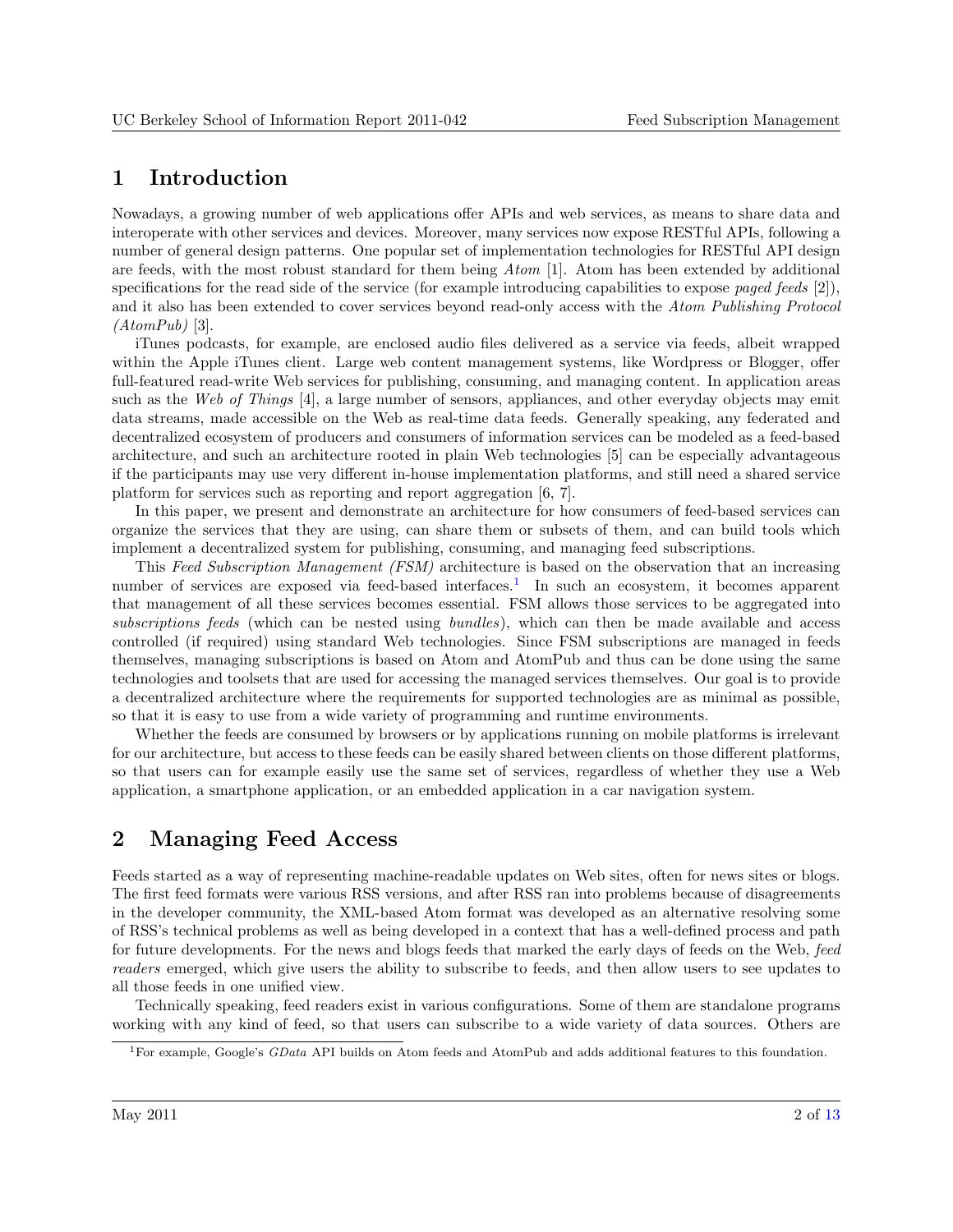similarly generic in the feed sources/types they accept, but they work Web-based (Google Reader is probably the most popular example for this kind of feed reader). Others only work with special types of feeds such as Apple's iTunes which for its podcast support also manages feed subscriptions (as part of an iTunes user's preferences), but only works with feeds that use the specific extensions defined for the podcast format. Another variety are many of the "single-serving" iOS applications for "company news," which in many cases simply consume and render a set of feeds published by that company, because this is the most costeffective way to implement such a publishing scenario. This approach restricts users to the small set of feeds pre-configured in the application.

Some of these single-serving applications consume feeds and implement their own UI and specific functionality, whereas a substantial share of them are essentially nothing more than chrome-less browsers, simply displaying the HTML contents of a predefined set of HTML-carrying feeds. In this latter case, the application often is little more than a thin pre-configured layer of feed access layered over the OS's native support for Web content (e.g., WebKit in the case of iOS), packaged and deployed as an application mostly for non-technical issues, such as visibility in an "app store" and the ability to monetize the application. In this case of "pseudo-apps" (i.e., applications being essentially feature-reduced browsers being deployed as applications for non-functional reasons), it becomes apparent that managing feed subscriptions (in this case subscriptions may be hard-coded into the application, or at least they can not be freely controlled by the application's user) becomes an essential part of managing access to Web content, or more generally speaking, Web services.

Exchange of subscription information between feed readers so far cannot be based on any existing standard for how to represent this data. The *Outline Processor Markup Language (OPML)* is the closest thing to a convention that has emerged, but it is a language that is not very well-suited for the task (since it was originally intended for a different application scenario) and has no associated protocol for managing subscriptions in a Web-based way (i.e., it is supported as export/import format in some feed readers, but does not support network-based synchronization of subscription information). In earlier work about feed feeds [\[8\]](#page-11-0), we explored the possibility of serializing feed subscriptions as feeds themselves, and the FSM architecture presented here builds on this earlier work and extends it in several dimensions:

- Subscription Feeds: The fundamental goal is to use feeds for managing feed subscription information. Section [3](#page-3-0) explains the details, and in summary our architecture represents feed subscriptions in a subscription feed, and allows AtomPub-based interactions for managing this information (adding/changing/removing subscriptions in subscription feeds and adding/removing subscription feeds).
- Bundling: In order to provide support for structuring feed subscriptions, FSM supports bundles which is a way of referring to a subscription feed from within a subscription feed. Bundles always are used "by reference" (i.e., referred to by URI) and never "by value" (i.e., included literally where they are used), because feeds are a flat data structure and thus do not support hierarchical structures.
- Decentralization: Since bundles are always used "by reference," FSM naturally supports decentralization where one subscription feed can reference a bundle (another subscription feed) anywhere on the Web, as long as it is made available at an accessible URI. This structure can be nested, allowing arbitrarily complex subscription structures.
- *Query Support:* Many feed-based services support queries of some kind, sometimes just based on categories or tags, sometimes based on more sophisticated filter or query capabilities. Section [5](#page-6-0) describes the support for query capabilities built into FSM, which makes sure that both query information and the resulting URI-based encoding for a feed query can be represented in feed subscription information, making it easier for clients to "understand" the feeds listed in subscription feeds.
- View Support: In addition to "data feeds," FSM also supports spatial feeds as explained in more detail in Section [6.](#page-7-0) In this case, subscriptions not only refer to feed-based services, they also contain views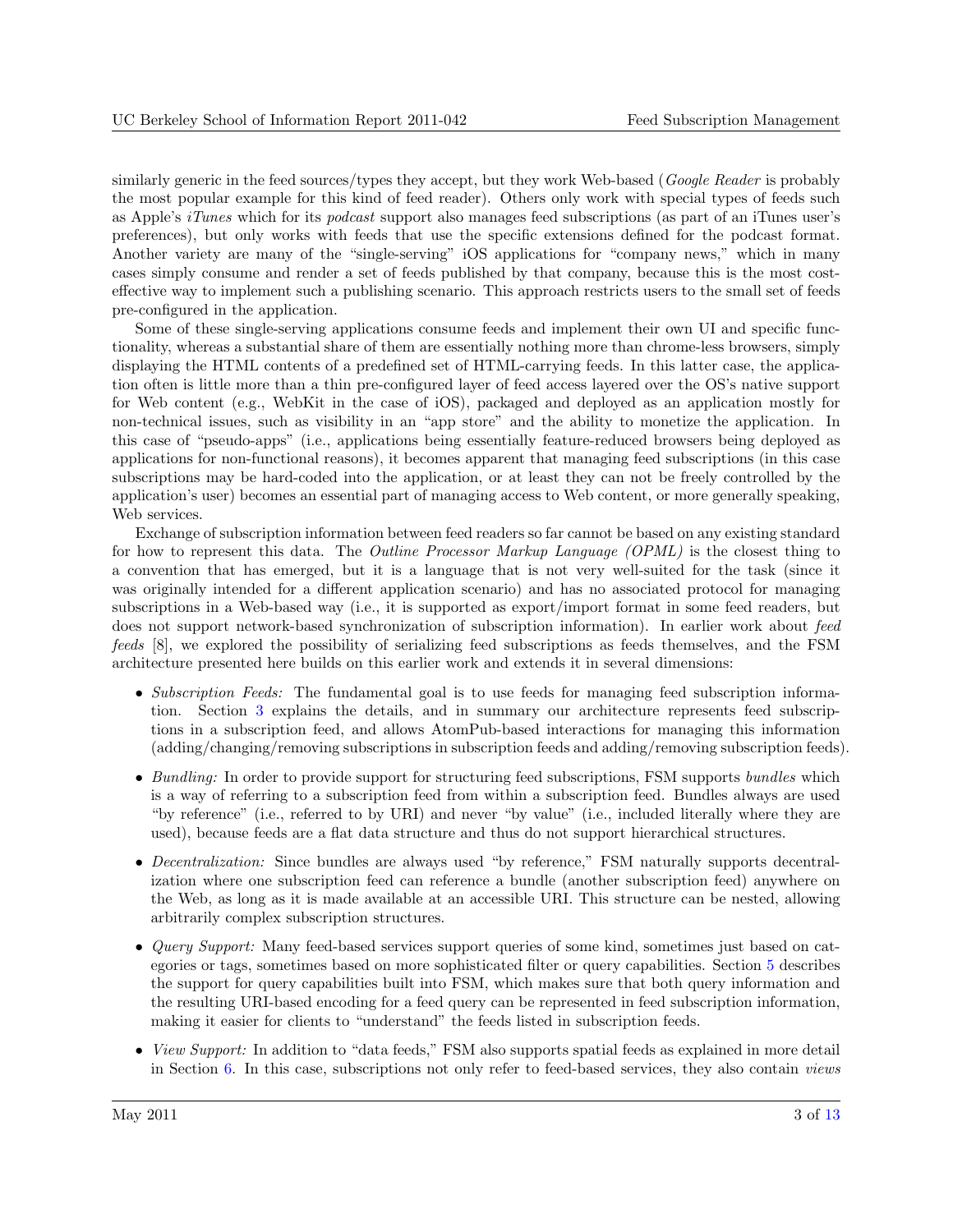<span id="page-3-0"></span>

Figure 1: FSM Architecture

which are encoding a spatial region for which subscribed services should provide information, as well as a number of subscriptions which specify which services should be used to populate that view.

In this paper, we focus on the entire set of features listed above, and we describe a use case and an implementation (Section [7.2\)](#page-8-0) that use all these features. However, it is important to notice that the FSM architecture has been designed in a way so that it easily usable even in the simplest scenarios (no query or spatial features supported by the subscribed feeds, i.e. only using feeds in the way how they are used on the Web today). As such, we envision that FSM can be used as a foundation in any scenario that uses feed-based data sources and that is in need of representing and/or managing feed subscription information. Section 3 describes the FSM architecture and the design decisions that have been made when creating it; Section [4](#page-5-0) describes how to convert existing feed subscription data to and from FSM-based implementations; and Sections [5](#page-6-0) and [6](#page-7-0) then discuss the specifics of how FSM supports the use cases of query-enabled feeds and of spatial feeds.

# 3 FSM Architecture

The main goal of the Feed Subscription Management (FSM) architecture is to provide a foundation on which providers and/or consumers can build to represent and exchange information about feed-based services.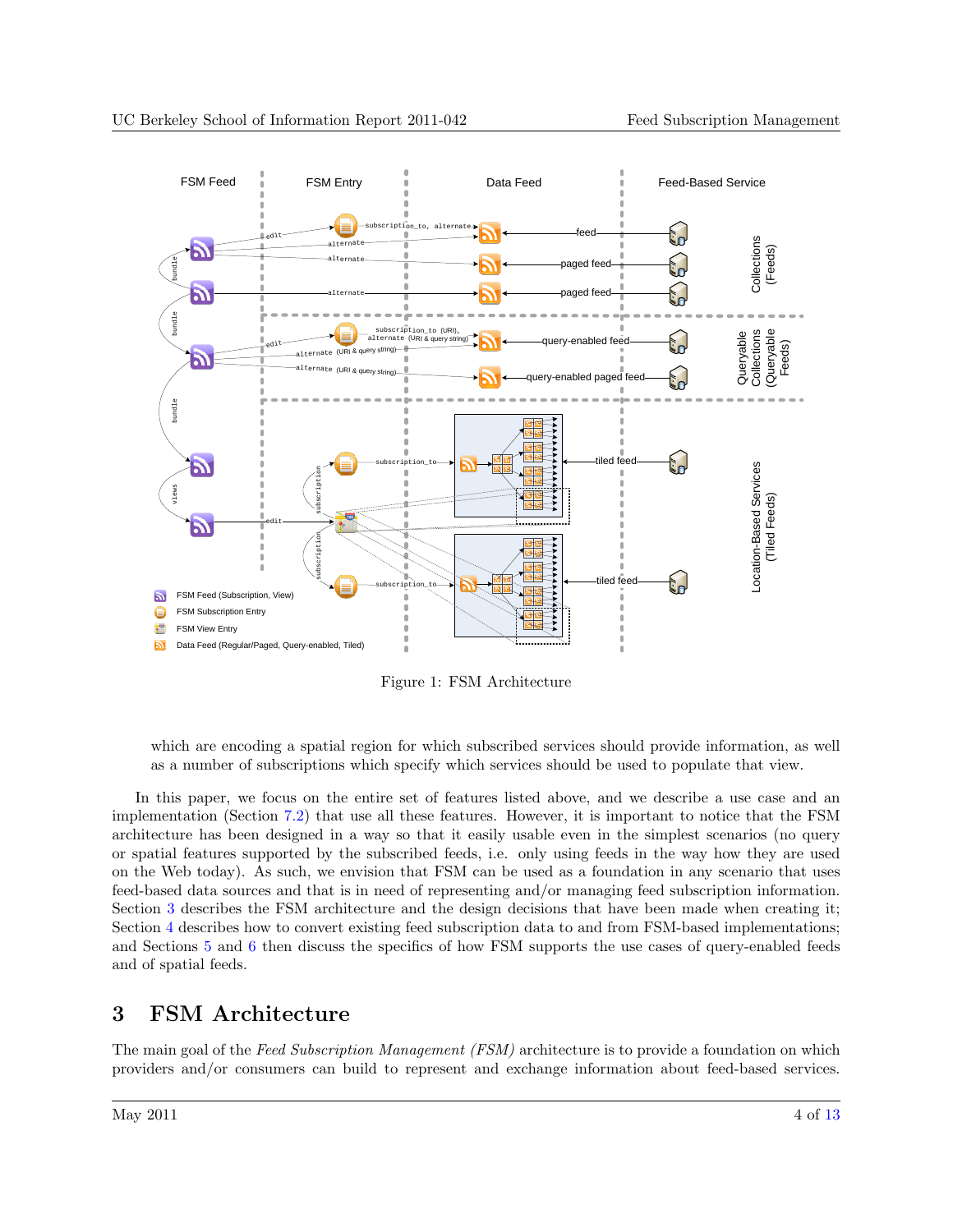From the provider perspective, a typical scenario might be that of an office building where each room has an associated feed that publishes the room's current temperature; the manager of the building could create a representation of all those feeds in an FSM subscription feed. From the consumer perspective, in the same scenario a tenant of the office building might choose to create a subset of the original dataset to only represent those rooms which are occupied by him, and might use this dataset as a starting point for implementing value-added services about the current office environment, combining the room temperature feed with a bundle that contains the status of all printers located in the office rooms.

Feeds in FSM are always represented as Atom, because FSM is based on both Atom and AtomPub and requires Atom's extensibility for its design. This does not mean, however, that the feeds managed with FSM have to be Atom; those can use any feed format such as the various RSS formats, and as long as clients understand these RSS versions when accessing the actual feeds, FSM can be easily used to manage subscriptions to RSS feeds.

It is important to notice that FSM does not attempt to create or represent an aggregate data feed that is composed out of all the individual feeds which are listed in a subscription feed. Such an aggregation might be an interesting service to provide, in particular when considering value-added services for this aggregate feed such as filter/query capabilities or push services, but the FSM architecture is strictly limited to organizing information about feed subscriptions. As such, the main components of the FSM architecture are two types of resources (both of them shown in Figure [1,](#page-3-0) and for the simple case of data feeds shown in the upper part of the figure labeled "Collections (Feeds)"):

- Subscription Feed: A subscription feed represents a collection of feeds which are exposed by the publisher of the subscription feed for a specific purpose, either because they are subscribed to by some feed user, or because they are provided as a possible set of feeds to subscribe to for potential feed users.
- Subscription Entry: Each managed feed in the subscription feed is represented by a subscription entry which carries all of the subscribed feed's metadata as exposed in the feed itself (and none of the entries); subscription feed managers are free to change feed metadata such as the feed's title or summary information, though. Subscription entries must have URIs which are linked by edit URIs. The entries link to the feed they are representing by using subscription to and alternate links.

FSM covers both read-only scenarios as well as scenarios in which subscription feeds can be managed using AtomPub. Because AtomPub has no support for creating or removing collections, FSM augments AtomPub with link relations for linking from FSM feeds to the AtomPub service document, and for linking from the AtomPub workspace to edit URIs where clients can add new collections to a workspace (which will be represented as FSM feeds). Those links are optional (because they are only required if the FSM provider is supporting AtomPub) and are not shown in Figure [1.](#page-3-0)

Subscription feeds and subscription entries are the main components of FSM and can be used with any feed-based service. Whether the managed feeds provide additional capabilities such as paging is of no concern to FSM, as long as the feeds are published at URIs. The topmost row of Figure [1](#page-3-0) shows this basic structure of FSM feeds and entries. It also shows an additional entry type (in the leftmost column) that can be used in a subscription feed, which is a bundle entry. A bundle entry represents a pointer to a subscription feed, and can be regarded as the equivalent of a "folder" in feed readers that do support this feature for managing feed subscriptions. A bundle in a subscription feed always points to a subscription feed, and the bundle entry's title is the "folder name" for the linked subscription feed. Since bundles in subscription feeds simply link to subscription feeds, this structure allows the decentralized storage and management of subscription feeds.

Since subscriptions and bundles are two types of entries that can occur in FSM subscription feeds and that need to be distinguishable for FSM clients, FSM uses an extension element that signifies the subtype of an entry. This design has been chosen because on the media type level, both subscribed feeds and subscription feeds are of type application/atom+xml, but since they are representing different concepts on the FSM level, there has to be a way how to differentiate between those two cases.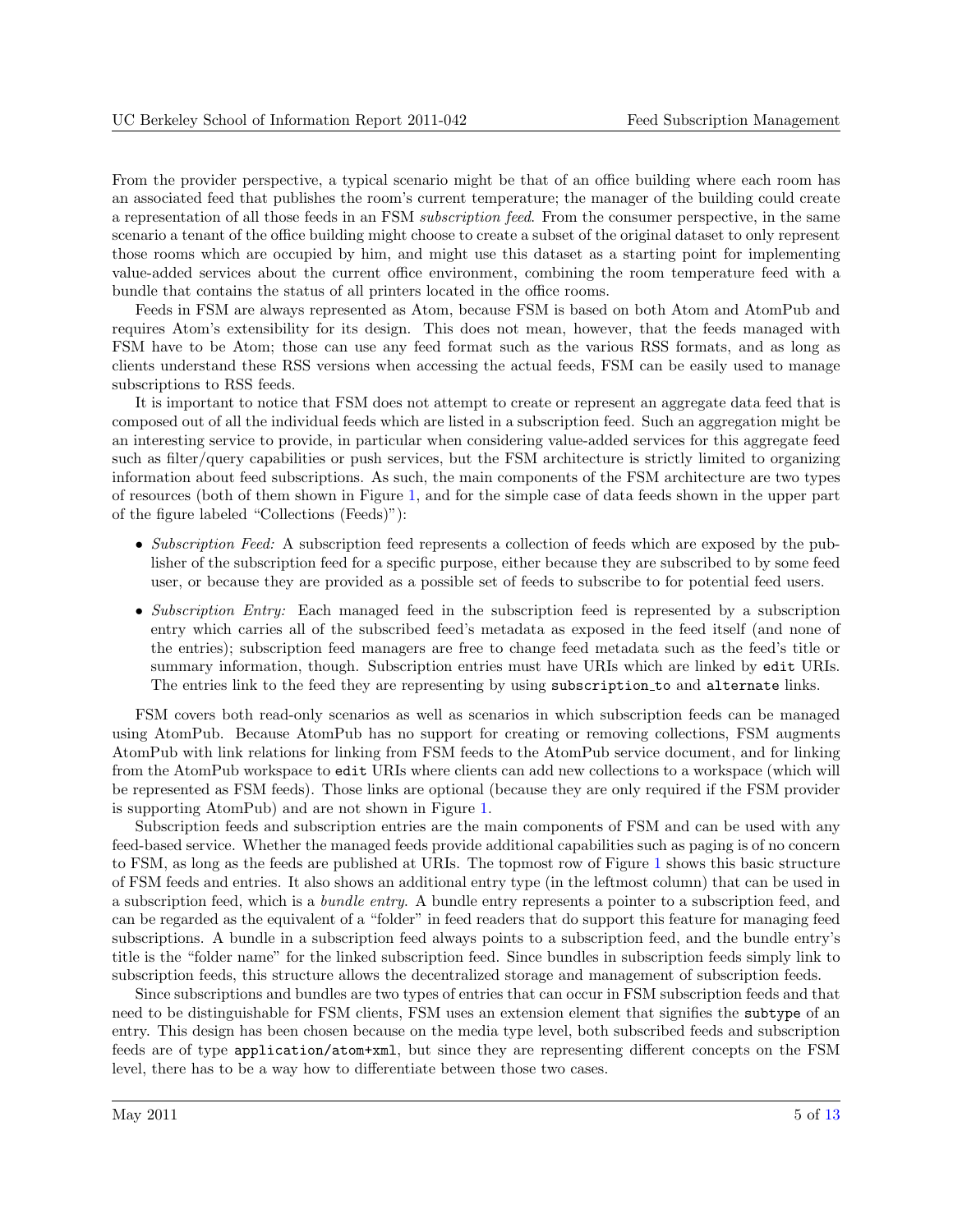<span id="page-5-0"></span>The FSM architecture has no built-in support for the identification, authentication, or authorization of users. These issues are left to mechanisms that can be determined by specific FSM implementations and deployments, and since FSM is based on the principles of Web architecture and all information is managed through URI-identified resources, and since all interactions are modeled according to the principles of Representational State Transfer (REST), layering access control mechanisms on top of FSM can be accomplished fairly easily.

# 4 OPML Conversion



Figure 2: View of OPML Imports and one Import

The Outline Processor Markup Language (OPML) is not as expressive or backed by a protocol as FSM is, but it currently is the most widely supported import/export format supported by feed readers. We have thus implemented transformations from OPML to FSM and vice versa, so that feed subscriptions in existing readers can be easily migrated, and so that FSM subscriptions can be exposed in a way that makes them accessible to feed readers supporting OPML. In this latter case, feed subscriptions will only be used in the simple way supported by plain feed readers, and the more sophisticated features for query-enabled and spatial feeds (as described in Sections [5](#page-6-0) and [6\)](#page-7-0) will not be supported.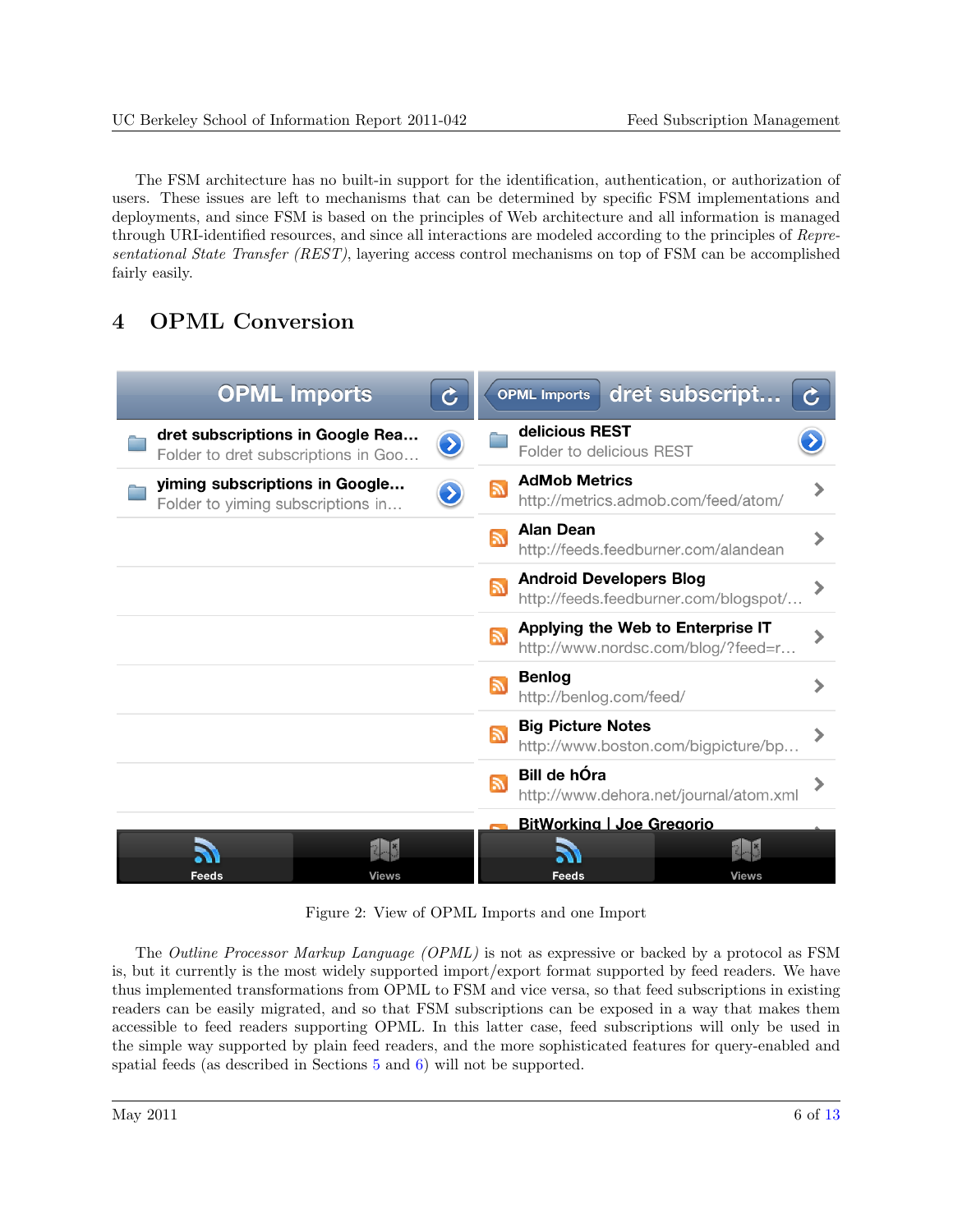```
<entry xmlns="http://www.w3.org/2005/Atom" xmlns:fsm="http://dret.net/fsm/1.0">
 <title>Uploads from dret</title>
 <summary>Uploads from dret, tagged campanile</summary>
 \langle id \rangle...\langle id \rangle<link rel="edit" href="..."/>
 <link rel="alternate" href="http://api.flickr.com/services/feeds/photos_public.gne?
                              id=20266194@N00&format=atom&tags=campanile"/>
 <link rel="http://dret.net/fsm/1.0/subscription_to"
  href="http://api.flickr.com/services/feeds/photos_public.gne"/>
 <fsm:subtype>subscription</fsm:subtype>
 <fsm:query scheme="http://api.flickr.com/services/feeds/" uri="true">
   format=atom&id=20266194@N00&tags=campanile
 </fsm:query>
</entry>
```
Figure 3: FSM Subscription for Flickr's Query-Enabled Feed API

A single OPML document may produce several FSM feeds as output. The reason for this is that OPML supports hierarchical structures within one file (in hierarchically structured XML), whereas FSM feeds are flat structures, and an OPML hierarchy is thus mapped to bundles that refer to other FSM subscription feeds (as shown in Figure [1\)](#page-3-0). If the FSM feeds are to be added to a FSM server that supports AtomPub, the software running the upload process must take each feed and create a new FSM subscription feed for it, and then POST individual entries to this feed either representing FSM subscriptions (OPML subscriptions), or FSM bundles (OPML folders).

Figure [2](#page-5-0) shows the iOS client views (more about the client in Section [7.2\)](#page-8-0) of two OPML imports being managed in one subscription feed as two bundles (two individual OPML imports of Google Reader subscriptions have been grouped in this scenario), and the list view of one of these bundles, which corresponds to the OPML subscriptions as they have been transformed into FSM. Because OPML folders are translated into FSM bundles and individually referencable FSM feeds, OPML imports can also be used in a way where individual folders of imported OPML subscriptions can be shared and thus be reused as FSM bundles in multiple subscription feeds. In the simple OPML-based scenario shown in Figure [2,](#page-5-0) the iOS feed client essentially becomes a feed reader that is configured with Google Reader feed subscriptions.

Converting from FSM to OPML requires an approach which takes FSM's decentralized approach and turns it into a single OPML document. In this case, FSM subscription feeds are "harvested" (following the links found in bundle entries) and then converted into one OPML document, where each FSM bundle in a subscription feed is converted into an OPML folder. The conversion from FSM to OPML is also implemented in XSLT and uses the built-in support for document access to GET individual FSM subscription feeds. Queryable feeds are converted to OPML by hardcoding the query string into the URI of the subscribed feed, so that the exported OPML information reflects the subscribed-to query that is represented in the query information that is managed by FSM for queryable feeds (as described in the following section).

### 5 Queryable Feeds

For simple data feeds and subscriptions to them, the basic architecture shown in the upper part of Figure [1](#page-3-0) is sufficient. However, in many cases, feeds are more than one-dimensional datastreams and can be regarded as query result serializations  $[9]^2$  $[9]^2$ . There have been proposals for standardizing query languages for feeds,

<sup>2</sup>Since collections exposed as feeds have no inherent structure, feeds as they are often found on the Web actually can be regarded as having a built-in "query" of always returning the most recent entries first. Explicit query features simply add the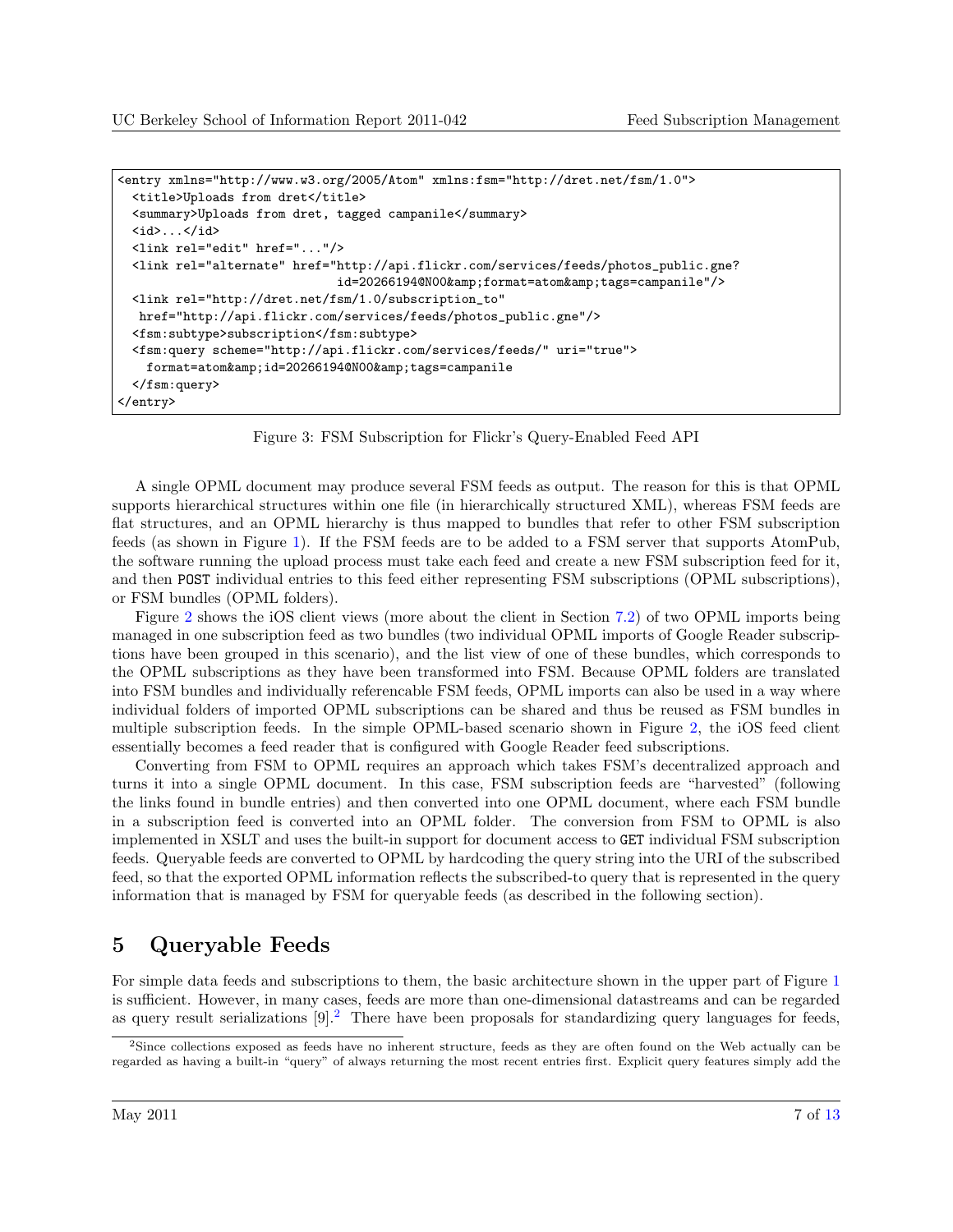<span id="page-7-0"></span>examples for this are the Feed Item Query Language (FIQL) [\[10\]](#page-11-0) and the Resource Query Language (RQL). No such language has been standardized or has gained widespread adoption so far. However, despite the lack of an established standard or de-facto standards, many feeds backed by structured data sources or services do provide service-specific query languages or filtering capabilities.

As one example, the feeds provided by the popular *flickr* photo sharing service provide a limited set of query capabilities. They allow to query for user  $ID(s)$  and tag(s), and they allow to specify how to query for specified tags (supported operators are and and  $\sigma r$ ). The flickr API<sup>3</sup> defines a simple set of parameters that can be used in the URI query string. This constitutes a query-enabled feed service, but it requires specific knowledge of the API to understand the syntax and semantics of the query parameters. The parameters are then composed into a query string according to the same rules that are used for HTML form parameters. While this query parameter encoding is by no means required for feed query parameters, it is a widely used practice because it is easy to understand for users of the feed, and because it is well-supported by standard URI parsers (which are part of many Web-oriented development frameworks) on the provider side of the feed.

FSM supports extensions to the Atom format that allow to capture query parameters. The idea behind this design is that, as shown in Figure [1,](#page-3-0) it thus becomes possible to specifically support query-enabled feed services. Since it currently is impractical to assume the existence of a single feed query language, query information for feed subscriptions requires a *query scheme*, which is identified by a URI. Based on the query scheme, the extension element then contains the *query string*, which is a serialization of the query for a subscription. An example for this is the flickr API subscription shown in Figure [3.](#page-6-0)

In this example, the query string not only encodes the query parameters (a user ID and a tag), it also can be used directly as a URI query string, which is indicated by uri="true" attribute. The alternate link points to the feed URI containing the query string, whereas the subscription to link only uses the feed's base URI without the query string. This means that even without knowing anything about queryable feeds, a generic feed client can follow the alternate link and will see the contents of the subscribed feed using the query string. An FSM-aware feed client, on the other hand, can use the feed's base URI as specified in the subscription to link, and can, if it does understand the http://api.flickr.com/services/feeds/ query scheme, give the subscriber the ability to change the query, by parsing the current subscription query string, and giving the user the possibility to change it. If the FSM client wants to change the subscription's query parameters, it has to be able to PUT an updated version of the FSM subscription entry to the member URI that is specified in the edit link.

### 6 Spatial Feeds

Spatial feeds represent a more complex use case for FSM. By spatial feeds, we mean not only the relatively simple idea of putting geospatial features into a feed-based format for reader consumption (one example for this approach is GeoRSS [\[11\]](#page-11-0)), but also the delivery of full-featured location-based services via open and standard feed-based mechanisms and protocols. In earlier work [\[12\]](#page-11-0), we explored the problem of providing open, scalable, and mashable location-based services on the Web.

In particular, spatial feed support in FSM introduces the additional concept of views. Each view consists of a particular spatial region and a set of feed subscriptions providing data of interest for that region. For example, a researcher may be interested in exploring earthquake occurrences relative to population density figures in the San Francisco Bay Area. In this case, a view may be created consisting of the Bay Area as the region, and two data feeds of earthquakes and population density figures as data subscriptions for that view. The bottom section of Figure [1](#page-3-0) provides a depiction of FSM's relationships with spatial feeds.

capability to augment or overwrite those default query semantics.

<sup>3</sup>[http://www.flickr.com/services/feeds/docs/photos\\_public/](http://www.flickr.com/services/feeds/docs/photos_public/)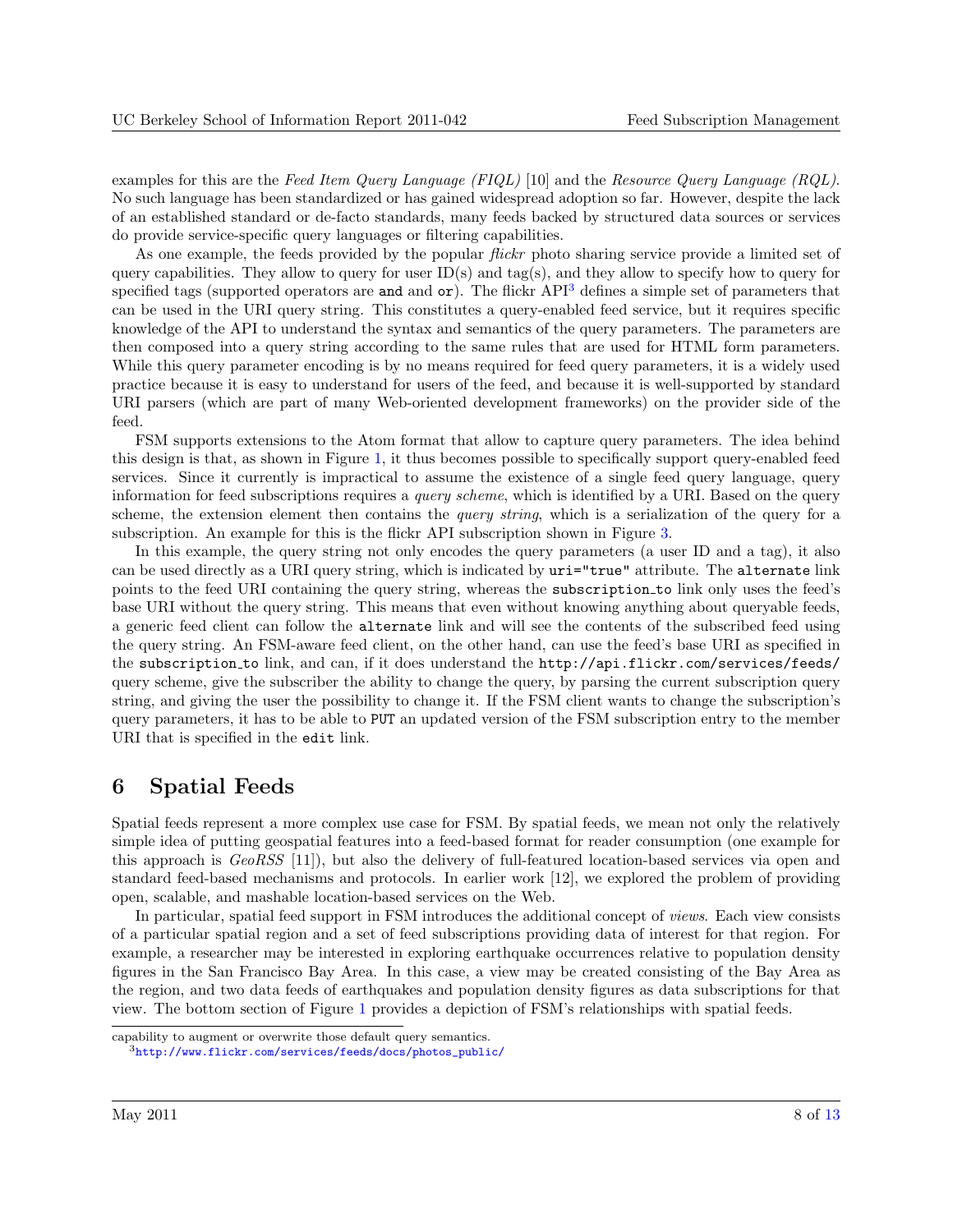<span id="page-8-0"></span>The FSM architecture manages not only the set of interesting geospatial data sources as feeds, but also the set of views that the user is interested in, and any query parameters that may be used for feeds within that view.

# 7 Implementation

To prove the concept and demonstrate all of the features of FSM, we have implemented a read/write enabled FSM server and an iOS-based spatial FSM client prototype that not only processes normal feed subscriptions and queryable subscriptions, but also supports spatial service subscriptions and views.

#### 7.1 FSM Server

The prototype FSM Server is a general-purpose AtomPub server, implemented in Ruby on Rails, that is modified with our previously documented FSM extensions. As a prototype, it assumes that it will only handle subscriptions and views for one user, but is otherwise fully functional.

The server exposes two workspaces, which are feeds and views. Following the FSM extension to Atom-Pub workspaces, it also links to edit URI for each workspace within the service document. Sending an HTTP POST with an appropriately formatted feed document will create a new collection, which will then be published as an FSM subscription feed. Re-reading the service document and the new collection will be reflected, with its own edit link so that its attributes can be updated via PUT or deleted via DELETE.

For each collection thus created, subscriptions and views can be added to them. Again, via the Atom-Pub protocol, sending an HTTP POST with an appropriately formatted subscription entry document to a subscription feed will create a subscription. To create a bundle, a two-step process is needed. The client first creates the collection via the workspace, and then creates the bundle reference with a link to to the new subscription feed by POSTing a bundle entry document to an existing subscription feed. Because creating the "bundled subscriptions" and the bundle entry are two separate steps, they can be executed on different servers, thus creating a bundle that references an FSM subscription feed managed elsewhere.

The server is seeded with subscriptions and bundles imported from OPML documents. As described in Section [4,](#page-5-0) converting from OPML to FSM is implemented using XSLT which takes a single OPML as input and produces potentially multiple FSM subscription feed documents on output. We currently use OPML files exported from a user's Google Reader account — but one can conceivably use any form of OPML output produced by a feed-managing piece of software. A second tool then parses the base FSM feed generated, retrieves each entry in turn (dereferencing links to other files if the entry is a bundle), and POSTs them as individual entry documents to an appropriate collection (or workspace) on the FSM server. This process highlights that the FSM server does not support "batch uploads", but this is a restriction of AtomPub itself.

#### 7.2 iOS FSM Client

The FSM client prototype is intended as a proof of concept FSM feed reader. It focuses on read-based interactions with the FSM server. It has two main views. In the first tab (shown in Figure [2\)](#page-5-0), the user interacts with his subscriptions as retrieved via FSM subscription feeds. In the example shown, there are two sets of subscription feeds in the user's workspace, created from Google Reader OPML files. As per the decentralization benefit of FSM, each subscription feed can be hosted by a different organization on a different FSM server, or even in a hypothetical FSM cloud service. They may not even "belong" to the same user. As long as the user has read access, a subscription feed can be imported/shared with another user's own subscription feed, and can thus show up in the client interface. Any changes to the subscriptions are reflected on the next refresh, in a typical pull-based feed interaction.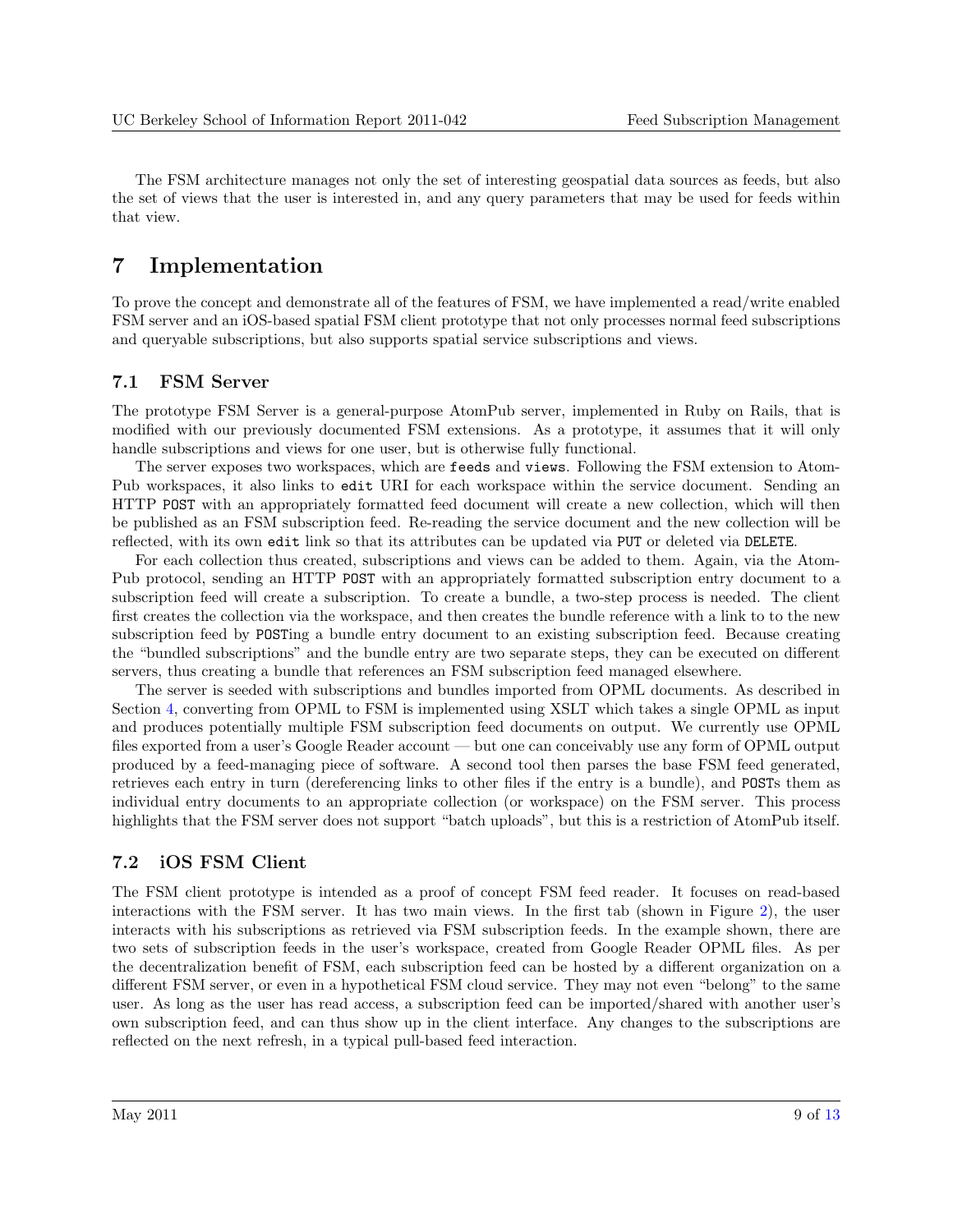<span id="page-9-0"></span>Tapping a bundle feed will dereference the bundle into its component subscriptions and any bundle references of its own. Tapping a normal data feed will show a typical feed reader interface, with an option of opening the HTML alternate in the iOS standard browser, Mobile Safari. Tapping a spatial feed or a view will present a map-based visualization.



Figure 4: iOS FSM client — in (a) showing views, and in (b) showing map visualization of the Berkeley view

# 8 Related Work

There are few direct analogues to FSM-style feed-based subscription management, beyond aforementioned OPML – which itself is not a feed-based subscription language, but a generic representation language for URIs. Research in mobile push services often discuss service subscription management (for example, in [\[13\]](#page-11-0)), especially for push-based content delivery to mobile clients, but more specifically intended for notification and SMS-like services than Web-based services. On the WS\* front, web service management involve fairly tightly coupled mechanisms, via WSMF implementations [\[14\]](#page-12-0).

Research in geospatial and enterprise mashups are perhaps the most closely related to the spatial feeds use case. Damia [\[15\]](#page-12-0) is an enterprise system that generates feeds from multiple sources — such as IT intranets, user desktop machines, and the Web, and allows users to create on-the-fly data integrations and mashups.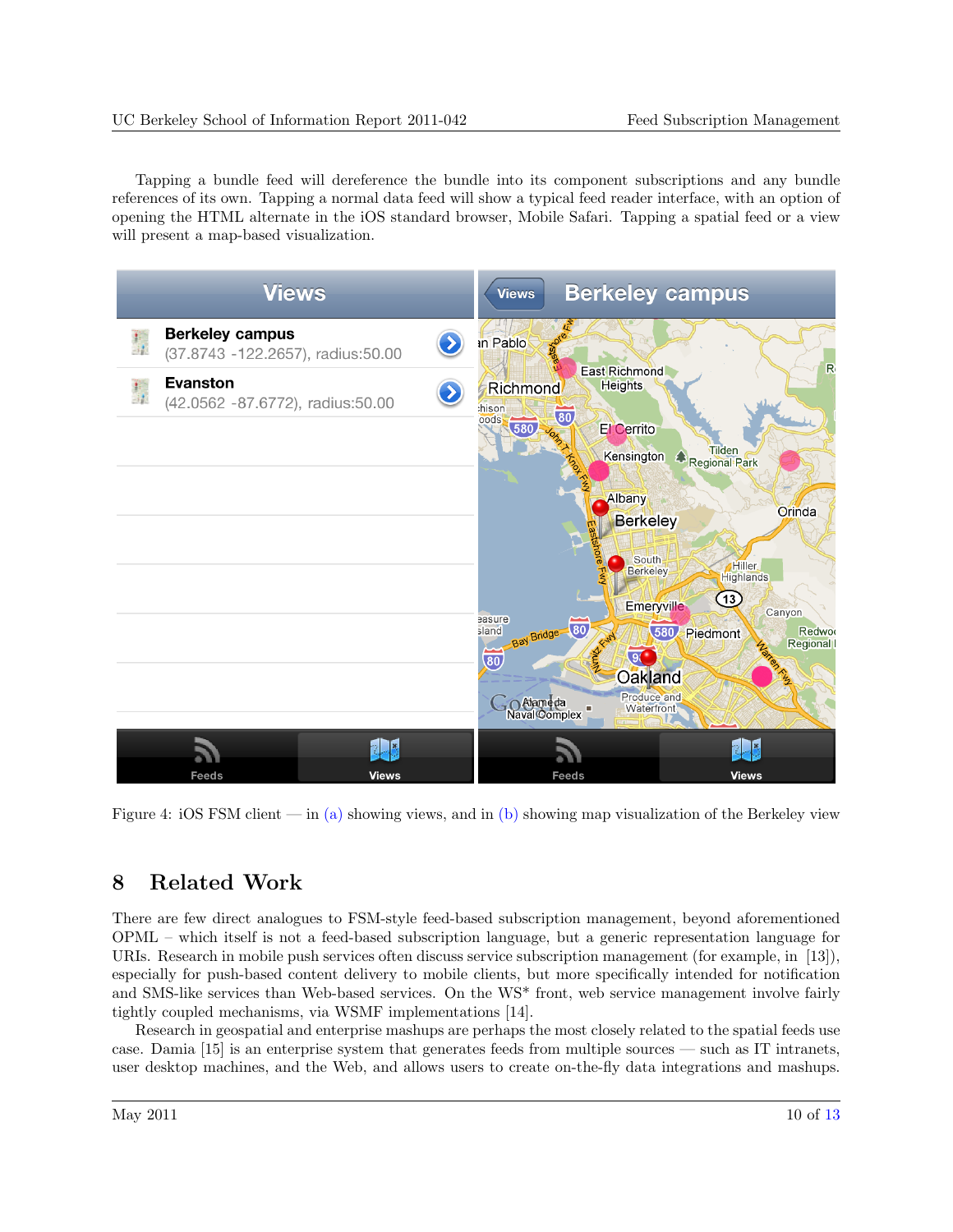<span id="page-10-0"></span>Similarly, mashups are becoming more important in various scientific and government contexts, such as water management [\[16\]](#page-12-0), which currently still require toolkits to construct and are cumbersome to share. An FSM back-end would relieve much of the infrastructural responsibility from these mashup systems, allowing them to focus on visualization or other techniques that enhance user experience or efficiency.

The combined architecture of FSM and spatial feeds is targeted at similar use cases as the standards produced by the Open Geopspatial Consortium (OGC), in particular the Web Feature Service [\[17\]](#page-12-0). Our architecture avoids the heavier WS-\* stack of protocols employed by the OGC standards, and instead builds on simple and widely supported coupled Web standards. The goal of this design is to avoid the focus of the OGC standards, which is mostly back-end integration on fully-featured platforms, and design an architecture which can be easily used across all kinds of platforms, from fully-featured back-end integration scenarios to resource-constrained environments of embedded devices bandwidth-constrained networks.

#### 9 Future Work

The current FSM architecture is based on plain feeds and thus works pull-based. The assumption is that clients of FSM subscription feeds learn about all feeds in a subscription, and then aggregate those feeds themselves (often using simple GETs to retrieve the contents of all subscribed feeds). One attractive service that might be provided based on FSM would be to provide  $PubSubHubbub (PuSH)$  support for all feeds listed in an FSM subscription feed. In such a scenario, a value-added FSM-based service would not only manage FSM subscription feeds, it would also implement PuSH services for those feeds, allowing clients to subscribe to the subscription feed's PuSH service via the PuSH protocol. We believe that such a notification service aggregating multiple data sources and pushing them to one consumer might be a very interesting scenario for how to implement near-realtime notifications in an efficient way; it could be using PuSH as a delivery mechanism or could even be tunneled through platform-specific push channels such as the iOS Apple Push Notification (APN) service, Android's Cloud to Device Messaging (C2DM), or HTML5's server-sent events or Web sockets. One part of our future work will be to explore this facet of adding push capabilities to FSM as an additional service layer.

Also referring to PubSubHubbub (PuSH), FSM could be more immediately useful for exposing and maybe even managing PuSH subscriptions. Currently, PuSH has no way how a client can find out about its current subscriptions on a PuSH hub. FSM could be a natural choice for this, and going even further, the current PuSH-specific subscription and unsubscription interactions could be replaced by using FSM's AtomPub based methods of POSTing and DELETEing FSM subscriptions. PuSH still needs some custom interactions (such as verifying a subscription as legitimate), but we believe that be reusing more of Atom and AtomPub standard interactions and FSM's way of using them for feed subscription scenarios, PuSH could be improved to be easier usable.

We plan to use FSM as the management platform for "Web of Things" scenarios such as aggregating and consolidating electrical appliances and their energy consumption [\[18\]](#page-12-0), where the services often have different properties because there are many more feed sources (sensor networks often manage large numbers of data providers), and there is typically little interest in consuming unfiltered datastreams (such as measurements in 10sec intervals). In those scenarios, managing a large set of feeds and managing query parameters for them becomes essential for building useful services, and we hope that FSM will make it easier to build services and share service parameters openly.

### 10 Conclusions

This papers presents the Feed Subscription Management (FSM) architecture, which is used for managing feed subscriptions for plain data feeds as well as for more sophisticated query-enabled and spatial feeds. FSM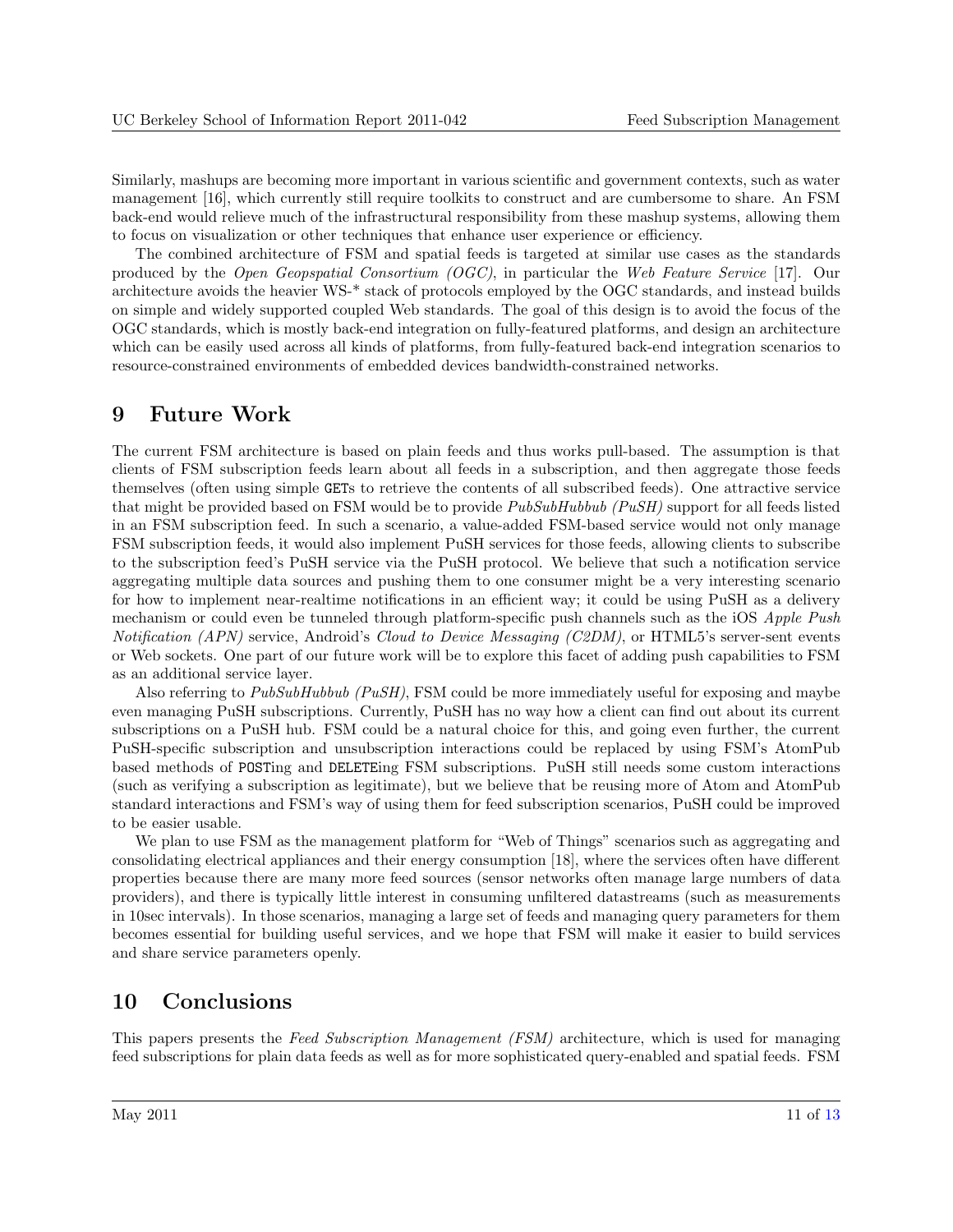<span id="page-11-0"></span>itself is feed-based and thus models all representations according to Atom, and all interactions according to the AtomPub protocol. FSM is designed RESTfully, which means that it is only based on standardized media types (with some extensions) and standardized link relationships (also with few additions). It is meant to provide a management foundation for a decentralized ecosystem of feed-based services, and itself is built in a way which supports the decentralized management and use of FSM subscription data. While work on this management layer has finished and is the main topic of this paper, we see a lot of opportunities in further work (as described in Section [9\)](#page-10-0), both implementing more sophisticated service layers on top of FSM, such as in the areas of push capabilities and better models for LBS information, as well as for using FSM in specific application scenarios that need scalability and decentralization in terms of how they manage data sources and services.

# References

- [1] M. Nottingham and R. Sayre, "The Atom Syndication Format," Internet RFC 4287, December 2005.
- [2] M. Nottingham, "Feed Paging and Archiving," Internet RFC 5005, September 2007.
- [3] J. Gregorio and B. de Hóra, "The Atom Publishing Protocol," Internet RFC 5023, October 2007.
- [4] T. Berners-Lee, "The Web of Things," ERCIM News, no. 72, p. 3, January 2008.
- [5] E. Wilde, "The Plain Web," in First International Workshop on Understanding Web Evolution (WebEvolve2008), Beijing, China, April 2008, pp. 79–83.
- [6] E. Wilde, E. C. Kansa, and R. Yee, "Web Services for Recovery.gov," School of Information, UC Berkeley, Berkeley, California, Tech. Rep. 2009-035, October 2009.
- [7] R. Yee, E. C. Kansa, and E. Wilde, "Improving Federal Spending Transparency: Lessons Drawn from Recovery.gov," School of Information, UC Berkeley, Berkeley, California, Tech. Rep. 2010-040, May 2010.
- [8] E. Wilde and I. Pesenson, "Feed Feeds: Managing Feeds Using Feeds," School of Information, UC Berkeley, Berkeley, California, Tech. Rep. 2008-025, May 2008.
- [9] E. Wilde and A. Marinos, "Feed Querying as a Proxy for Querying the Web," in Eighth International Conference on Flexible Query Answering Systems, ser. Lecture Notes in Artificial Intelligence, vol. 5822. Roskilde, Denmark: Springer-Verlag, October 2009, pp. 663–674.
- [10] M. Nottingham, "FIQL: The Feed Item Query Language," Internet Draft draft-nottingham-atompubfiql-00, December 2007.
- [11] Open Geospatial Consortium, "An Introduction to GeoRSS: A Standards Based Approach for Geoenabling RSS feeds," OGC 06-050r3, July 2006.
- [12] Y. Liu and E. Wilde, "Scalable and Mashable Location-Oriented Web Services," in 10th International Conference on Web Engineering (ICWE 2010), ser. Lecture Notes in Computer Science, B. Benatallah, F. Casati, G. Kappel, and G. Rossi, Eds., vol. 6189. Vienna, Austria: Springer-Verlag, July 2010, pp. 307–321.
- [13] I. Podnar, M. Hauswirth, and M. Jazayeri, "Mobile push: delivering content to mobile users," in Distributed Computing Systems Workshops, 2002. Proceedings. 22nd International Conference on, 2002, pp. 563 – 568.